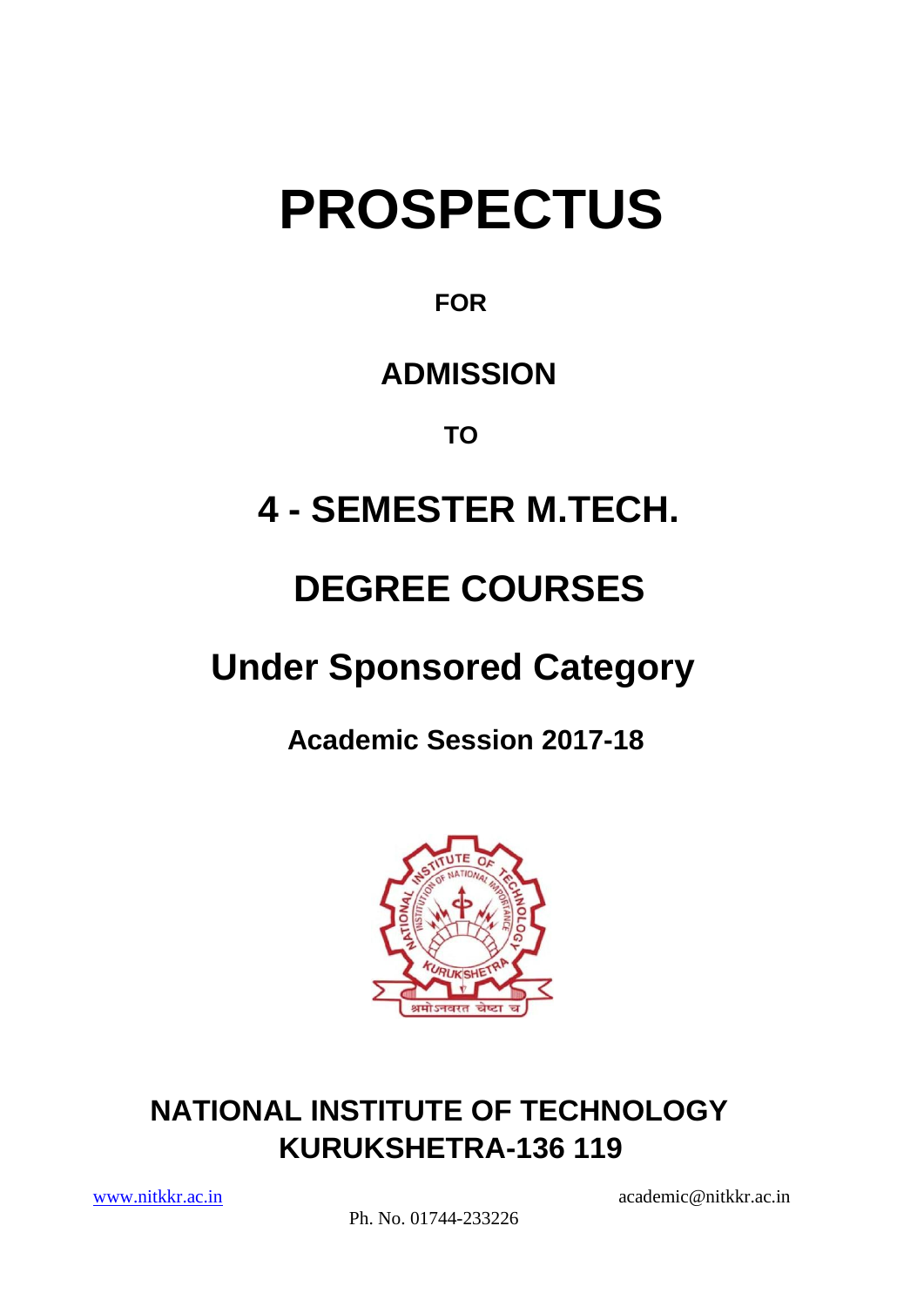#### **THE INSTITUTE**

National Institute of Technology (Institution of National Importance), Kurukshetra (erstwhile Regional Engineering College, Kurukshetra established in 1963, a joint and cooperative enterprise of the Government of India and the State of Haryana) earned its current status on **June 26, 2002.** The Institute has the objective of imparting instructions and research facilities in different disciplines of Engineering and Technology for the advancement of learning and dissemination of technical knowledge and to provide continuous industrial interaction. *The Institute is financially and administratively controlled by the Govt. of India, MHRD, New*  **Delhi**. It is registered under the Societies Act managed and governed by an autonomous Board of Governors vested with full powers for administration and management of affairs of the Institute. At present, it offers courses of study leading to the 4-year B.Tech. degrees in Civil Engineering, Computer Engineering, Electrical Engineering, Electronics & Communication Engineering, Mechanical Engineering, Production & Industrial Engineering and Information Technology; 2-year M.Tech. Degrees in all the above mentioned disciplines (except Information Technology) and also in Instrumentation, Nanotechnology, VLSI Design, Embedded System Design, Renewal Energy Systems, Biomedical Engineering, Material science and Technology, Cyber Security, Molecular Engineering and Advanced Chemical Analysis and Ph.D. Degree in all above departments and in the various fields of Applied Sciences and Humanities. The institute also offers master's program in Computer Application and Business Administration (MCA & MBA).

Kurukshetra, steeped in history and mythology, is a place of great spiritual significance where Lord Krishna delivered the divine message of *Shrimad Bhagwad Gita*, and from where knowledge spread far and wide. The place was aptly chosen as his capital by King Harshawardhana.

Kurukshetra is located on the Delhi-Ambala section of Northern Railway, at about 160 km from Delhi. The Institute campus is 6 km from Kurukshetra Rail Junction and about 10 km from Pipli, a well known road junction on National Highway No.1 (Sher Shah Suri Marg).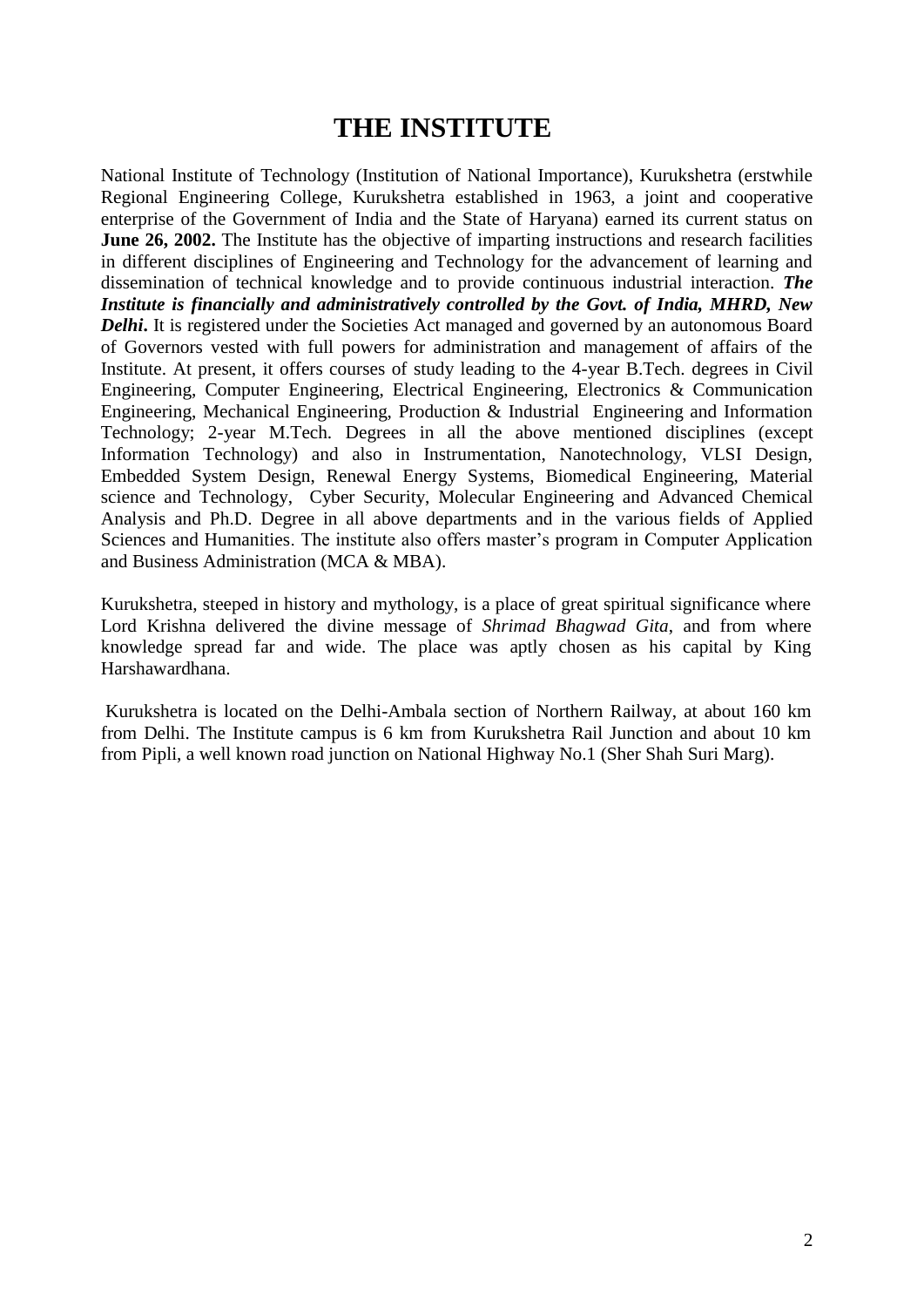#### **GENERAL INFORMATION**

- 1. The format of Application Form for admission to a particular course comprises the **APPLICATION FORM** and **ABSTRACT FORM** for admission to be filled by those candidates who want to be admitted **through** Sponsored Category.
- 2. Counselling for admissions will take place as per counselling schedule displayed on website. No separate interview letters will be issued.
- 3. A candidate who furnishes particulars which are found to be false or suppresses material information, will not be considered for admission and if he  $/$  she is admitted on the basis of such information, notwithstanding legal action under the law of the land, his / her admission shall be cancelled and all fees deposited by him / her forfeited.
- 4. Before accepting the admission, the candidate must also ensure that he / she fulfills the minimum eligibility conditions.

**The Application Form may be downloaded from the Institute website (www.nitkkr.ac.in). A Bank Draft of Rs.1,000/- in favor of Director, National Institute of Technology, Kurukshetra payable at SBI, Kurukshetra, must accompany the duly filled in application form.**

- 5. Except for the issue of (provisional) admission letters, if required, the Institute will not enter into any correspondence in regard to selection of candidates for admission.
- 6. The admission to National Institute of Technology, Kurukshetra is subject to the academic regulations for post graduate programmes as laid down by the institute.
- 7. The decision of the Director in all matters related to admission shall be final.
- 8. General
	- (i) The admission rules and procedure are subject to alteration at any time without notice.
	- (ii) Hostel accommodation will be provided subject to availability of the same.
	- (iii)Any self addressed envelopes or postage stamps sent to the Institute will not be returned.
	- (iv) Dispute, if any, will be subject to Kurukshetra Jurisdiction.
- 9. Documents to be produced at the time of counseling:
	- (a) Sponsorship Certificate
	- (b) Original ID proof as per GOI norms
	- (c) Original Class X (High School) Board certificate or Certificate for date of birth.
	- (d) Original Detail Marks Card (DMC's) of all semesters/years of qualifying degree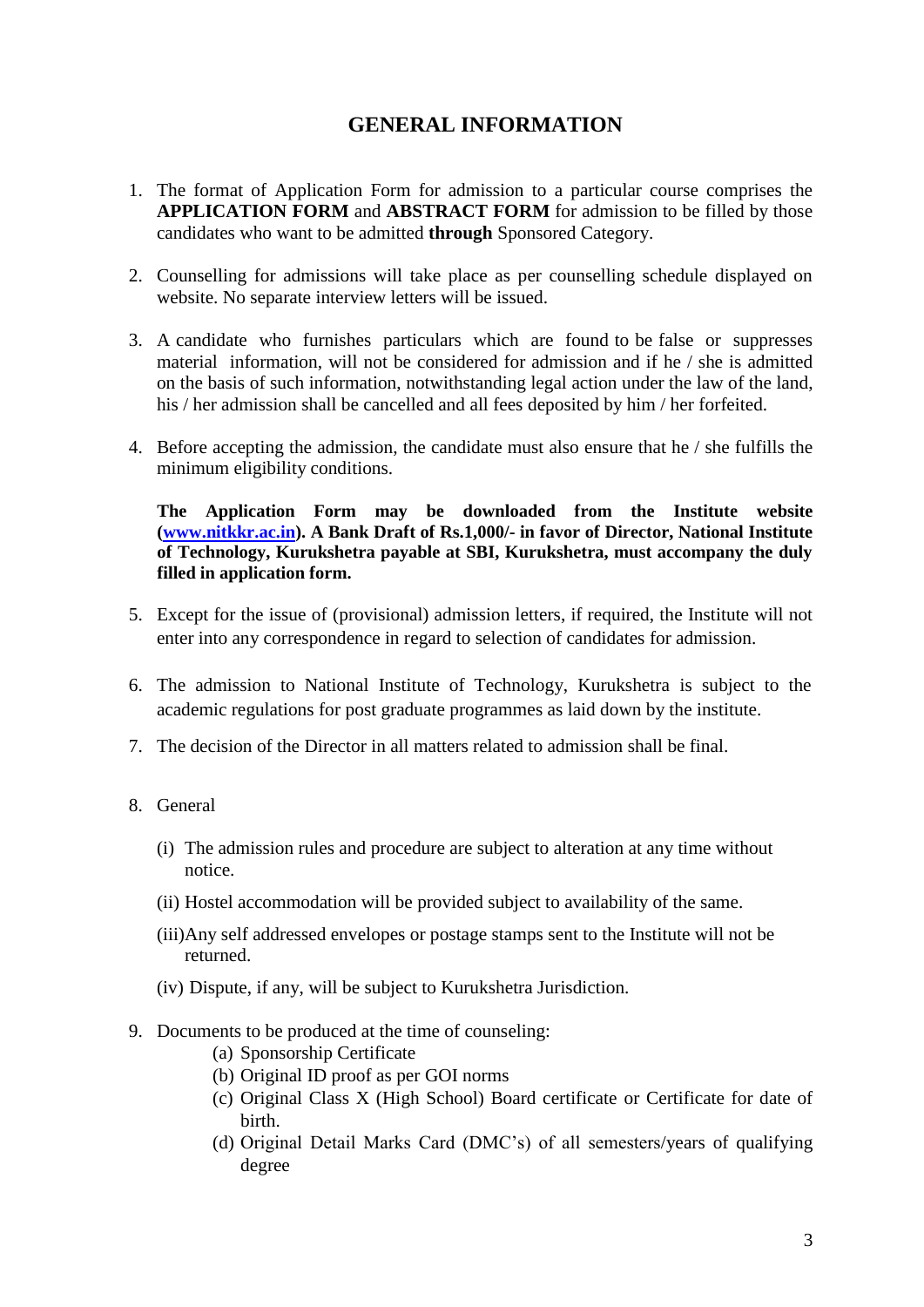- (e) Original qualifying Degree/provisional degree certificate
- (f) Original category certificate issued by competent authority. OBC certificate for OBC candidates must be issued on or after 1<sup>st</sup> April 2017. The certificate must be issued by the competent authority as depicted in the format of Certificate in Annexure-I.

#### **Note:**

*As per the orders of the Hon'ble Supreme Court of India, Ragging is strictly prohibited in the Institute/Hostels.*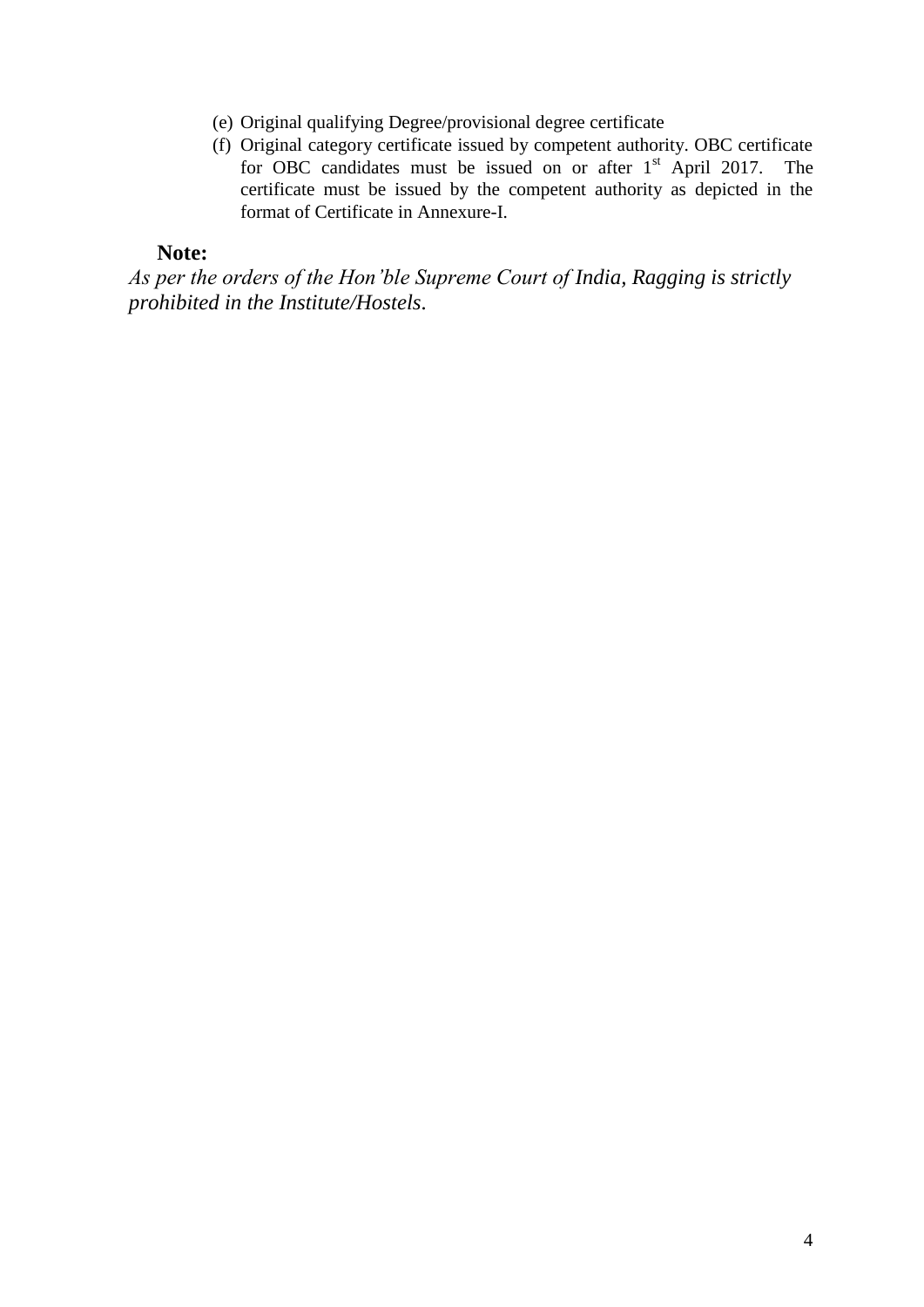#### *COURSES OF STUDY*

#### *M.Tech Degree Courses:*

| <b>Department/Schools</b>                                 |      | Specialization                                                 |
|-----------------------------------------------------------|------|----------------------------------------------------------------|
|                                                           | (i)  | Environmental Engg.                                            |
|                                                           |      | (ii) Soil Mechanics & Foundation Engg.                         |
| (a) Civil Engineering                                     |      | (iii) Structural Engg.                                         |
|                                                           |      | $(iv)$ Transportation Engg.                                    |
|                                                           |      | (v) Water Resources Engg.                                      |
|                                                           | (i)  | <b>Control System</b>                                          |
| (b) Electrical Engineering                                | (ii) | <b>Power Electronics &amp; Drives</b>                          |
|                                                           |      | (iii) Power System                                             |
| (c) Electronics & Comm. Engineering                       | (i)  | Electronics & Comm. Engg.                                      |
|                                                           |      | (i) Industrial and Production Engineering                      |
| (d) Mechanical Engineering                                |      | (ii) Machine Design                                            |
|                                                           |      | (iii) Thermal Engineering                                      |
| (e) Physics                                               | (i)  | Instrumentation                                                |
|                                                           | (ii) | Nanotechnology                                                 |
|                                                           | (i)  | <b>Computer Engineering</b>                                    |
| (f) Computer Engineering                                  | (ii) | <b>Cyber Security</b>                                          |
|                                                           | (i)  | <b>VLSI</b> Design                                             |
| (g) School of VLSI Design $\&$<br><b>Embedded Systems</b> |      | (ii) Embedded System Design                                    |
| (h) School of Renewal Energy and<br>Efficiency            |      | (i) Renewable Energy Systems                                   |
| (i) School of Biomedical Engg.                            |      | (i) Biomedical Engg.                                           |
| (i) School of Materials Science and<br>Technology         |      | (i) Materials Science & Technology                             |
| $(k)$ Chemistry                                           | (i)  | Molecular Engineering and Advanced<br><b>Chemical Analysis</b> |

Table 1 Courses of study offered in different disciplines and specializations:

#### **Note:**

 Teaching in each academic year is divided into two semesters. The duration of the course is four semesters.

**All the admitted candidates would be governed by the Academic Regulations for Post-Graduate Programmes, as laid down by the National Institute of Technology (Institution of National Importance), Kurukshetra.**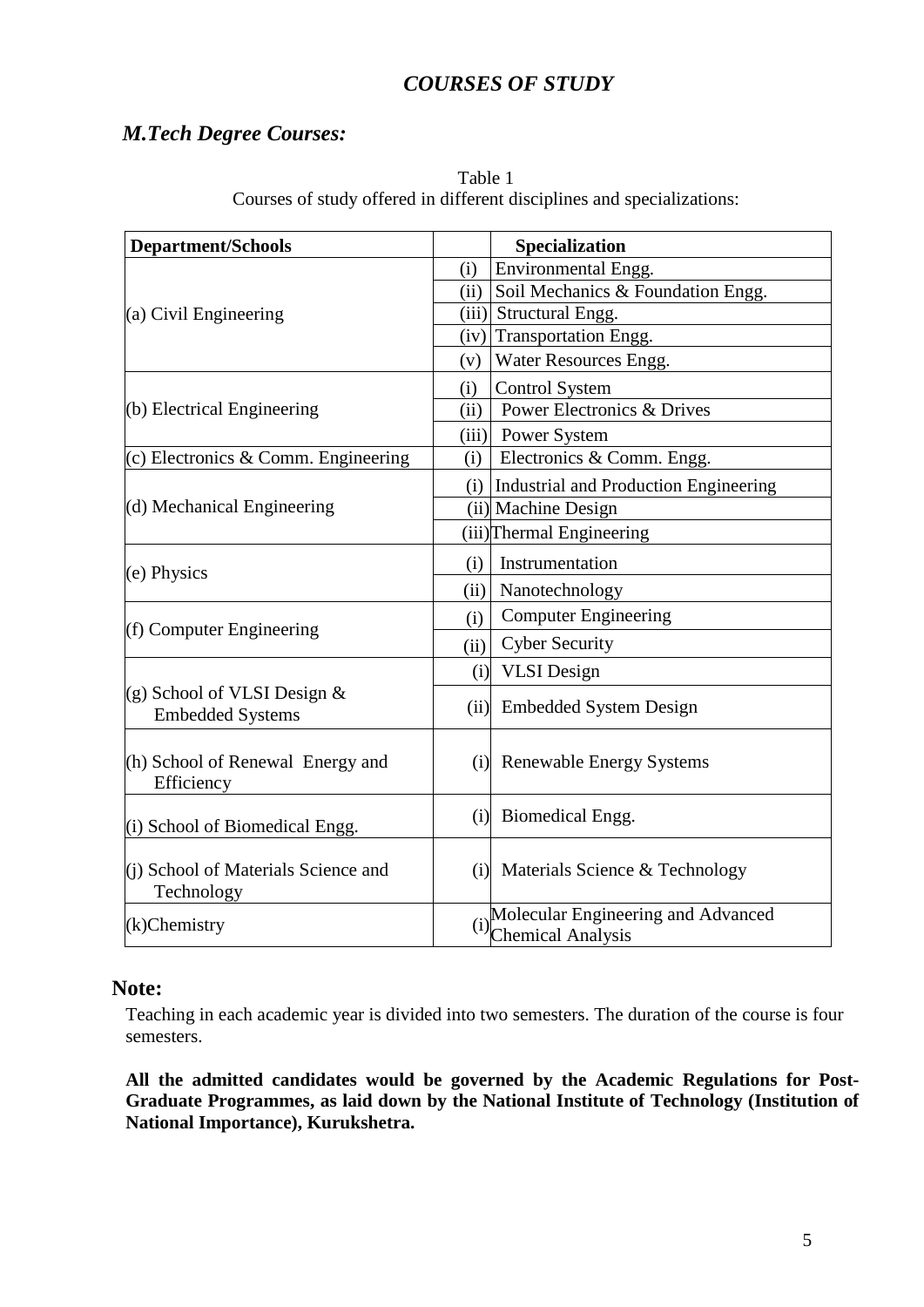#### **Procedure and admission rules for M.Tech. Degree Courses under Sponsored Category (Full-time)**

In the academic session 2017-18, the admission to M.Tech. programs under Sponsored Category will be made directly by the Institute itself through advertisement in newspapers/Institute website [\(www.nitkkr.ac.in\)](http://www.nitkkr.ac.in/).

#### *1. Seats available for admission*

The Institute will make admissions directly through Institute level counseling in the academic session 2017-18 on Sponsored seats for all branches and specialization (Table 2). The number of seats available in each category for admission through this mode are given below:

| Sr.            | Deptt./       | M.Tech.                    | <b>OP</b>      | <b>OBC</b>     | $\overline{\mathbf{S}}\mathbf{C}$ | ST               | <b>OP</b>        | <b>OBC</b>   | $\overline{\mathbf{S}}\mathbf{C}$ | <b>ST</b>        | <b>Total</b> |
|----------------|---------------|----------------------------|----------------|----------------|-----------------------------------|------------------|------------------|--------------|-----------------------------------|------------------|--------------|
| No.            | <b>School</b> | programme                  |                |                |                                   |                  | <b>PWD</b>       | <b>PWD</b>   | <b>PWD</b>                        | <b>PWD</b>       |              |
|                |               | Mechanics<br>$\&$<br>Soil  |                |                |                                   |                  |                  |              |                                   |                  |              |
|                |               | Foundation                 |                |                |                                   |                  |                  |              |                                   |                  |              |
|                |               | Engineering                | $\overline{3}$ | $\mathbf{1}$   | $\mathbf 1$                       | $\mathbf 0$      | $\mathbf 0$      | $\mathbf 0$  | $\mathbf 0$                       | $\mathbf 0$      | 5            |
|                |               | Structural                 |                |                |                                   |                  |                  |              |                                   |                  |              |
|                |               | Engineering                | $\overline{3}$ | $\mathbf{1}$   | $\mathbf{1}$                      | $\overline{0}$   | $\mathbf 0$      | $\pmb{0}$    | $\mathbf 0$                       | $\mathbf 0$      | 5            |
| 1.             | Civil Engg.   | Water<br>Resources         |                |                |                                   |                  |                  |              |                                   |                  |              |
|                |               | Engineering                | $\overline{2}$ | $\overline{2}$ |                                   | $\mathbf{1}$     | $\mathbf 0$      | $\mathbf 0$  | $\mathbf 0$                       | 0                | 5            |
|                |               | Transportation             |                |                |                                   |                  |                  |              |                                   |                  |              |
|                |               | Engineering                | $\overline{2}$ | $\mathbf{1}$   | $\mathbf{1}$                      | $\mathbf 0$      | $\mathbf 0$      | $\mathbf{1}$ | $\mathbf 0$                       | $\mathbf 0$      | 5            |
|                |               | Environmental              |                |                |                                   |                  |                  |              |                                   |                  |              |
|                |               | Engineering                | $\overline{2}$ | $\mathbf{1}$   | $\mathbf 1$                       | $\mathbf{1}$     | $\pmb{0}$        | $\pmb{0}$    | $\mathbf 0$                       | $\mathbf 0$      | 5            |
|                |               |                            |                |                |                                   |                  |                  |              |                                   |                  |              |
|                |               | Power System               | $\overline{2}$ | $\overline{2}$ | $\mathbf 0$                       | $\mathbf{1}$     | $\pmb{0}$        | $\pmb{0}$    | $\pmb{0}$                         | $\boldsymbol{0}$ | 5            |
|                | Electrical    |                            |                |                |                                   |                  |                  |              |                                   |                  |              |
| $\overline{2}$ | Engg.         | <b>Control System</b>      | $\overline{2}$ | $\overline{2}$ | $\mathbf{1}$                      | $\mathbf 0$      | $\mathbf 0$      | $\mathbf 0$  | $\mathbf 0$                       | 0                | 5            |
|                |               | Power Electronics &        |                |                |                                   |                  |                  |              |                                   |                  |              |
|                |               | <b>Drives</b>              | 3              | $\mathbf{1}$   | $\mathbf 0$                       | $\mathbf{1}$     | $\pmb{0}$        | $\mathbf 0$  | $\mathbf 0$                       | $\mathbf 0$      | 5            |
|                | Electronics   | Electronics & Comm.        |                |                |                                   |                  |                  |              |                                   |                  |              |
| 3.             | Comm.<br>$\&$ | Engineering                |                |                |                                   |                  |                  |              |                                   |                  |              |
|                | Engg          |                            | 3              | $\mathbf{1}$   | $\mathbf 1$                       | $\mathbf 0$      | $\mathbf 0$      | $\mathbf 0$  | $\mathbf 0$                       | $\mathbf 0$      | 5            |
|                |               | Industrial<br>and          |                |                |                                   |                  |                  |              |                                   |                  |              |
|                |               | Production Engg.           | $\overline{2}$ | $\overline{2}$ | $\mathbf 0$                       | $\mathbf{1}$     | $\mathbf 0$      | $\pmb{0}$    | $\mathbf 0$                       | 0                | 5            |
| 4.             | Mechanical    | Machine Design             | $\overline{2}$ | $\mathbf{1}$   | $\mathbf 1$                       | $\mathbf 0$      |                  |              |                                   |                  |              |
|                | Engg.         |                            |                |                |                                   |                  | $\mathbf{1}$     | $\pmb{0}$    | $\pmb{0}$                         | $\boldsymbol{0}$ | 5            |
|                |               | <b>Thermal Engineering</b> | $\overline{3}$ | $\mathbf{1}$   | $\mathbf 1$                       | $\mathbf 0$      | $\pmb{0}$        | $\pmb{0}$    | $\mathbf 0$                       | $\mathbf 0$      | 5            |
|                |               |                            |                |                |                                   |                  |                  |              |                                   |                  |              |
| 5.             | Physics       | Instrumentation            | $\overline{2}$ | $\overline{2}$ | $\mathbf 1$                       | $\pmb{0}$        | $\boldsymbol{0}$ | $\pmb{0}$    | $\pmb{0}$                         | 0                | 5            |
|                |               | Nanotechnology             | $\overline{2}$ | $\overline{2}$ | $\mathbf 0$                       | $\boldsymbol{0}$ | $\mathbf{1}$     | $\pmb{0}$    | $\pmb{0}$                         | $\boldsymbol{0}$ | 5            |

#### **Table 2**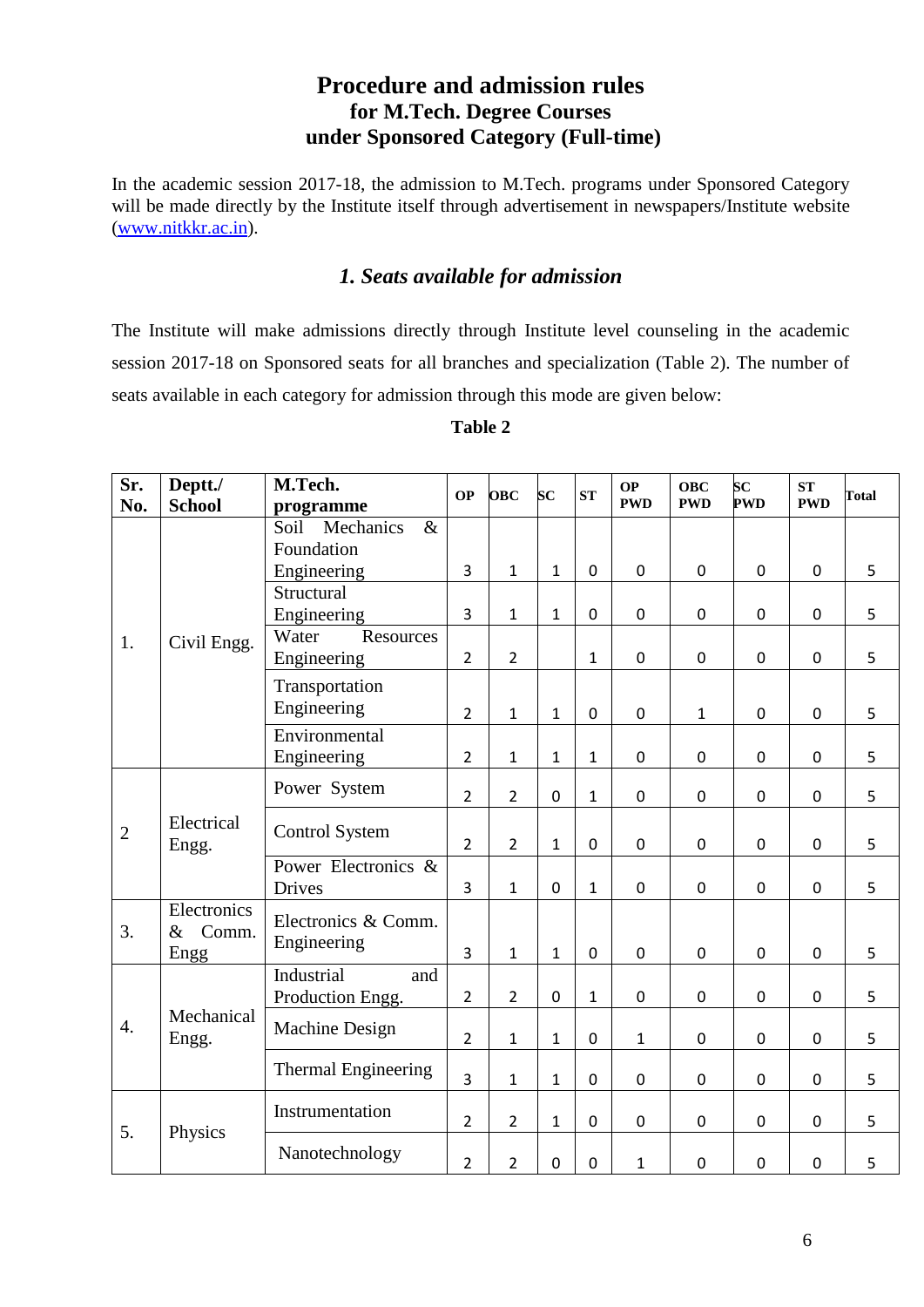| 6.                 | Computer                                                  | Computer Engg.                                                       | $\overline{3}$ | $\mathbf{1}$   | $\mathbf{1}$   | $\mathbf 0$    | $\mathbf 0$  | $\mathbf 0$ | $\mathbf 0$    | $\mathbf 0$ | 5 |
|--------------------|-----------------------------------------------------------|----------------------------------------------------------------------|----------------|----------------|----------------|----------------|--------------|-------------|----------------|-------------|---|
|                    | Engg.                                                     | <b>Cyber Security</b>                                                |                |                |                |                |              |             |                |             |   |
|                    |                                                           |                                                                      | 3              | $\mathbf{1}$   | $\mathbf{1}$   | $\overline{0}$ | $\mathbf 0$  | $\mathbf 0$ | $\mathbf 0$    | $\mathbf 0$ | 5 |
|                    | School<br>of<br><b>VLSI</b>                               | <b>VLSI</b> Design                                                   | $\overline{3}$ | $\mathbf{1}$   | $\mathbf{1}$   | $\mathbf 0$    | $\mathbf 0$  | $\mathbf 0$ | $\mathbf 0$    | $\mathbf 0$ | 5 |
| $\overline{7}$     | Design<br>$\&$<br>Embedded<br><b>Systems</b>              | Embedded<br>System<br>Design                                         | $\overline{3}$ | $\mathbf{1}$   | $\mathbf{1}$   | $\mathbf 0$    | $\mathbf 0$  | $\mathbf 0$ | $\mathbf 0$    | $\mathbf 0$ | 5 |
| 8                  | School<br>of<br>Renewable<br>Energy<br>$\&$<br>Efficiency | Renewable<br>Energy<br>Systems                                       | $\overline{2}$ | $\mathbf{1}$   | $\mathbf{1}$   | $\mathbf{1}$   | $\mathbf 0$  | $\mathbf 0$ | $\overline{0}$ | $\mathbf 0$ | 5 |
| 9                  | School<br>of<br><b>Biomedical</b><br>Engg.                | Biomedical Engg.                                                     | $\overline{2}$ | $\mathbf{1}$   | $\mathbf{1}$   | $\mathbf{1}$   | $\mathbf 0$  | $\mathbf 0$ | $\overline{0}$ | $\Omega$    | 5 |
| 10                 | School<br>of<br><b>Materials</b><br>Science<br>Technology | Materials<br>Science<br>and and Technology                           | $\overline{2}$ | $\overline{2}$ | $\mathbf{1}$   | $\mathbf 0$    | $\mathbf 0$  | $\mathbf 0$ | $\mathbf 0$    | $\mathbf 0$ | 5 |
| 11                 | <b>Chemistry</b>                                          | Molecular<br>Engineering and<br><b>Advanced Chemical</b><br>Analysis | $\overline{2}$ | $\overline{2}$ | $\mathbf{1}$   | $\mathbf 0$    | $\mathbf 0$  | $\mathbf 0$ | $\mathbf 0$    | $\mathbf 0$ | 5 |
| <b>GRAND TOTAL</b> |                                                           | 53                                                                   | 30             | 17             | $\overline{7}$ | $\overline{2}$ | $\mathbf{1}$ | $\mathbf 0$ | $\mathbf 0$    | 110         |   |

#### *1.1 Academic qualifications:*

A candidate to be eligible for admission to the Master of Technology courses in National Institute of Technology, Kurukshetra should have passed B.Sc. (Engg.)/ B.Tech./B.E./ M. Sc. Degree or equivalent examination in the relevant discipline as mentioned below:

| Vuuni ying uvgi cos |                                             |                                                                                                                                                                                                       |  |  |  |
|---------------------|---------------------------------------------|-------------------------------------------------------------------------------------------------------------------------------------------------------------------------------------------------------|--|--|--|
| <b>Department</b>   | <b>Programme</b>                            | <b>Relevant Discipline/Qualifying Degree</b>                                                                                                                                                          |  |  |  |
|                     | (i) Structural Engg.                        | Civil Engineering, Structural Engineering, Building Construction<br>Technology,                                                                                                                       |  |  |  |
|                     | (ii) Soil Mechanics and<br>Foundation Engg. | Civil Engineering, Structural Engineering, Building Construction<br>Technology,                                                                                                                       |  |  |  |
|                     | (iii) Water Resources Engg.                 | Civil Engineering, Structural Engineering, Building Construction<br>Technology,                                                                                                                       |  |  |  |
|                     | (iv)Transportation Engg.                    | Civil Engineering, Structural Engineering, Building Construction<br>Technology,                                                                                                                       |  |  |  |
|                     | (a) Civil Engg. $(v)$ Environmental Engg.   | Civil Engineering, Chemical Engineering, Mining Engineering,<br>Environmental Engineering, Structural Engineering, Building<br>Construction Technology, Biotechnology                                 |  |  |  |
| Engg.               | (b) Electrical $(i)$ Power System           | Control & Electrical Engineering, Electrical & Instrumentation<br>Engineering, Electrical & Electronics Engineering, Electronics &<br>Power Engineering, Electrical & Power Engineering, Electrical & |  |  |  |
|                     |                                             | Computer Engineering, Electrical and Electronics (Power System),                                                                                                                                      |  |  |  |

| Table 3.                  |
|---------------------------|
| <b>Oualifying degrees</b> |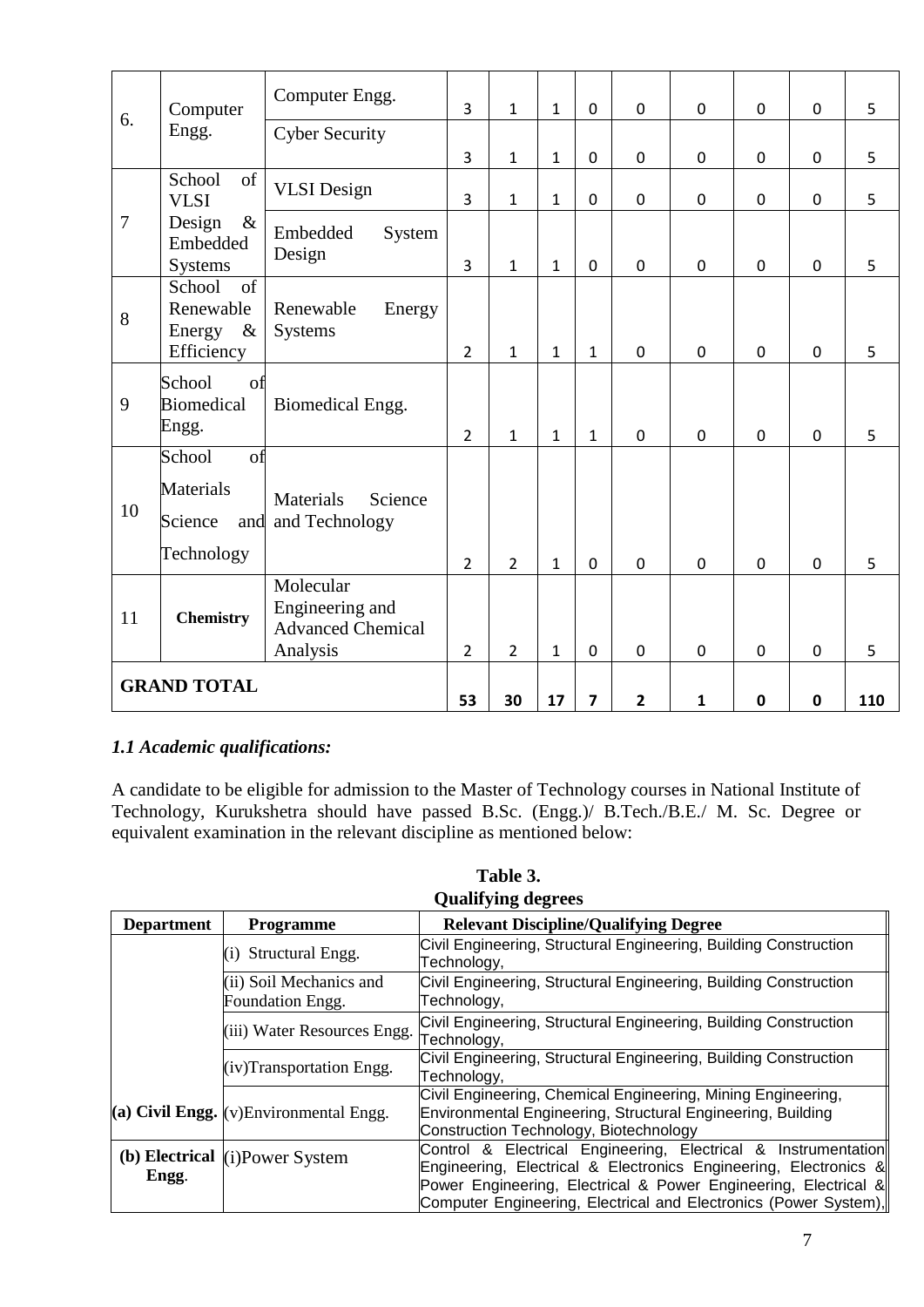|                 |                              | Electrical Engineering, Electrical Engineering & Industrial Control,                                                             |
|-----------------|------------------------------|----------------------------------------------------------------------------------------------------------------------------------|
|                 |                              | Electrical Engineering (Power), Electrical Power Engineering,                                                                    |
|                 |                              | Electronics & Electrical Engineering, Energy Engineering, Energy                                                                 |
|                 |                              | Science & Engineering, Power Control & Drives, Power                                                                             |
|                 |                              | Engineering                                                                                                                      |
|                 |                              | Control & Electrical Engineering, Control & Instrumentation, Control                                                             |
|                 |                              | Engineering, Control System Engineering, Electrical &                                                                            |
|                 |                              | Instrumentation Engineering, Electrical & Electronics Engineering,                                                               |
|                 |                              | Electrical & Instrumentation Engineering, Electrical & Power                                                                     |
|                 |                              | Engineering, Electrical & Computer Engineering, Electrical and                                                                   |
|                 |                              | Electronics (Power System), Electrical Engineering, Electrical                                                                   |
|                 |                              | Engineering & Industrial Control, Electrical Engineering (Power),                                                                |
|                 | (ii)Control System           | Electrical Instrumentation & Control Engineering, Electronics                                                                    |
|                 |                              | Instrumentation & Control Engineering, Electronics &                                                                             |
|                 |                              | Communication Engineering, Electronics & Electrical                                                                              |
|                 |                              | Communication Engineering, Electronics & Electrical Engineering,                                                                 |
|                 |                              | Electronics & Instrumentation Engineering, Electronics                                                                           |
|                 |                              | Communication & Instrumentation Engineering, Electronics                                                                         |
|                 |                              | Instrument & Control, Instrumentation & Control Engineering,                                                                     |
|                 |                              | Instrumentation & Process Control, Instrumentation Engineering,                                                                  |
|                 |                              | Instrumentation Technology, Power Control & Drives                                                                               |
|                 |                              | Control & Electrical Engineering, Electrical & Instrumentation                                                                   |
|                 |                              | Engineering, Electrical & Electronics Engineering, Electrical &                                                                  |
|                 |                              | Instrumentation Engineering, Electrical & Power Engineering,                                                                     |
|                 | (iii)Power Electronics $\&$  | Electrical & Computer Engineering, Electrical & Electronics (Power                                                               |
|                 | Drives                       | System), Electrical Engineering, Electrical Engineering & Industrial                                                             |
|                 |                              | Engineering(Power),<br>Electrical<br>Control,<br>Electrical<br>Power                                                             |
|                 |                              | Engineering, Electronics & Electrical Engineering, Electronics and                                                               |
|                 |                              | Power Engineering, Power Control & Drives, Power Electronics,                                                                    |
|                 |                              | Power Electronics & Instrumentation Engineering                                                                                  |
|                 |                              | Industrial & Management Engg., Industrial & Production Engg.,                                                                    |
|                 | (i)Industrial and Production | Industrial Engg., Industrial Engg. & Management, Industrial                                                                      |
|                 | Engg.                        | Manufacturing Engg., Mechanical Engineering                                                                                      |
|                 |                              | Machine Engineering, Machine Tools Engineering, Manufacturing                                                                    |
|                 |                              | Engineering, Manufacturing Engineering & Automation,                                                                             |
|                 |                              | Manufacturing Process, Manufacturing Process & Automation                                                                        |
|                 |                              | Engineering, Manufacturing Science & Engineering, Manufacturing                                                                  |
| (c) Mechanical  |                              | Technology, Material Science & Engineering, Material Science &                                                                   |
| Engg.           |                              | Metallurgical Engineering, Material Science & Technology, Material                                                               |
|                 |                              | Metallurgical Engineering, Mechanical & Automation Engineering,                                                                  |
|                 |                              | Mechanical Engineering, Mechanical Engineering (Design &                                                                         |
|                 |                              | Manufacturing), Mechanical Engineering (Repair and                                                                               |
|                 |                              | Manufacturing), Mechanical Engineering Automobile, Mechanical<br>Engineering (Manufacturing Engineering), Mechanical Engineering |
|                 | (ii) Machine Design          | (Welding Technology), Mechatronics                                                                                               |
|                 |                              | Applied Mechanics, Automation & Robotics, Automobile                                                                             |
|                 |                              | Engineering, Automotive Engineering, Automotive Technology,                                                                      |
|                 | (iii) Thermal Engg.          | Mechanical Engineering                                                                                                           |
|                 |                              | Communication<br>Engineering,<br>Communication<br>Computer<br>&                                                                  |
|                 |                              | Engineering, Electrical & Electronics Engineering, Electrical &                                                                  |
|                 |                              | Electronics, Electronics & Communication Engg., Electronics &                                                                    |
|                 |                              | Computer Engineering, Electronics & Electrical Communication                                                                     |
|                 |                              | Engineering, Electronics & Electrical Engineering, Electronics &                                                                 |
| (d) Electronics |                              | Information Systems, Electronics & Instrumentation Engineering,                                                                  |
| & Comm.         |                              | Electronics & Telecom Engineering, Electronics<br>Telematics                                                                     |
| Engg.           | Electronics & Comm. Engg.    | Engineering,<br>Electronics<br>&<br>Instrumentation,<br><b>Electronics</b>                                                       |
|                 |                              | Communication & Instrumentation Engineering, Electronics Design                                                                  |
|                 |                              | Technology, Electronics Engineering, Electronics Engineering                                                                     |
|                 |                              | (Design & Manufacturing), Electronics Science & Engineering,                                                                     |
|                 |                              | Electronics Technology, Information & Communication Technology,                                                                  |
|                 |                              | Instrumentation & Electronics Engineering, Radio Physics &                                                                       |
|                 |                              | Electronics, Telecommunication Engineering, VLSI System Design                                                                   |
| (e) Physics     | Instrumentation              | Physics, Applied Physics, Electronics, Engineering Physics &                                                                     |
|                 |                              | Instrumentation,<br>Nuclear<br>Physics,<br>Electrical,<br>ଝା<br>Electrical                                                       |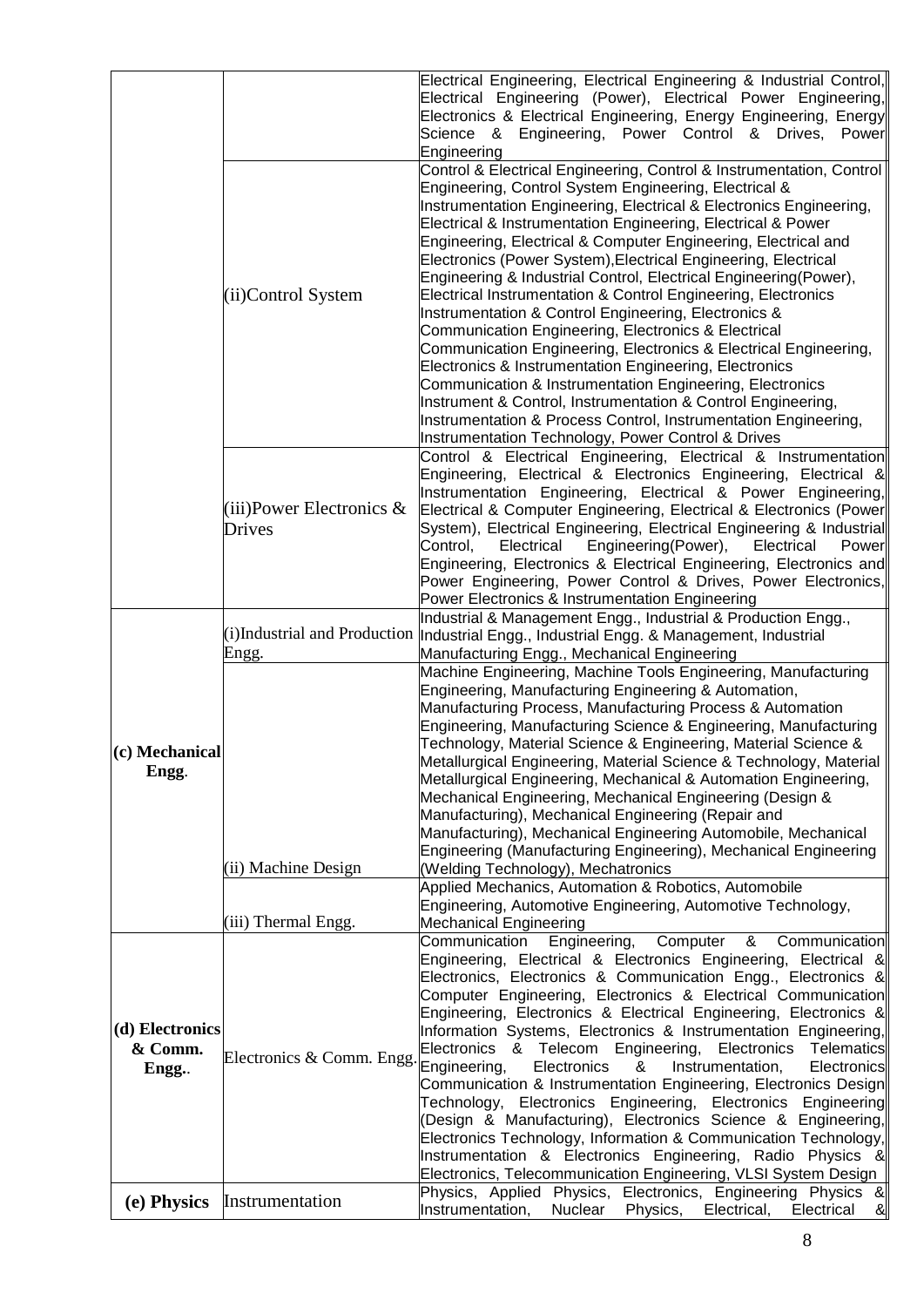|                                                                              |                                                            | Instrumentation Engg., Electrical & Electronics Engg., Electronics &<br>Communication Engg., Electronics & Instrumentation Engg.,<br>Instrumentation,<br>Electronics<br>Engineering<br>Physics,<br>Engg.,<br>Electronics<br>Engineering,<br>Instrumentation<br>Instrumentation<br>&<br>Engineering, Instrumentation Technology.<br>Physics, Applied Physics, Chemistry, Biotechnology, Electronics,                                                                                                                                                                                                                                                                                                                                                                                                                                  |  |  |  |  |  |
|------------------------------------------------------------------------------|------------------------------------------------------------|--------------------------------------------------------------------------------------------------------------------------------------------------------------------------------------------------------------------------------------------------------------------------------------------------------------------------------------------------------------------------------------------------------------------------------------------------------------------------------------------------------------------------------------------------------------------------------------------------------------------------------------------------------------------------------------------------------------------------------------------------------------------------------------------------------------------------------------|--|--|--|--|--|
|                                                                              | Nanotechnology                                             | Physics, Material Science, Nano Science &<br>Engineering<br>Technology, Biotechnology, Electronics & Communication Engg.,<br>Engineering Physics, Material Science & Engg., Material Science &<br>Technology, Computer Science, Electronics Engg.                                                                                                                                                                                                                                                                                                                                                                                                                                                                                                                                                                                    |  |  |  |  |  |
|                                                                              | (i) Computer Engg.                                         | Computer Engineering, Computer Science, Computer Science &<br>Engineering, Computer Science & Information Technology,<br>Computer Science & Systems Engineering, Computer Science &<br>Technology, Computer Technology, Electronics & Computer<br>Engineering, Electronics & Information Systems,<br>Information<br>Technology, Information Technology and Engineering                                                                                                                                                                                                                                                                                                                                                                                                                                                               |  |  |  |  |  |
| (f) Computer<br>Engg.                                                        | (ii) Cyber Security                                        | Computer Engineering, Computer Science, Computer Science &<br>Engineering,<br>Computer Science & Information Technology,<br>Computer Science & System Engineering, Computer Science &<br>Technology, Computer Technology, Electronics & Computer<br>Engineering, Electronics & Information System,<br>Information<br>Technology, Information Technology & Engineering, Electrical<br>Engineering,<br>Electronics<br>&<br>Communication<br>Engineering,<br><b>Electronics &amp; Electrical Engineering</b>                                                                                                                                                                                                                                                                                                                            |  |  |  |  |  |
| $(g)$ School of                                                              | (i) VLSI Design                                            | Electronics & Communication Engineering, Electronics & Computer<br>Engineering, Electronics Engineering, Electronics Science &<br>Engineering                                                                                                                                                                                                                                                                                                                                                                                                                                                                                                                                                                                                                                                                                        |  |  |  |  |  |
| <b>VLSI Design</b><br>& Embedded<br><b>Systems</b>                           | (ii) Embedded System<br>Design                             | Electronics & Communication Engineering, Electrical Engineering,<br>Computer Engineering, Electronics & Computer Engineering,<br>Electronics Engineering, Electronics & Electrical<br>Engineering,<br><b>Electronics</b><br>Instrumentation<br>Engineering,<br>Instrumentation<br>&<br>Engineering                                                                                                                                                                                                                                                                                                                                                                                                                                                                                                                                   |  |  |  |  |  |
| (h) School of<br><b>Renewable</b><br>Energy &<br><b>Efficiency</b>           | Renewable Energy<br>Systems                                | Electrical Engg., Mechanical Engg., Electronics & Communication<br>Engg., Instrumentation Engg., Industrial Engg.                                                                                                                                                                                                                                                                                                                                                                                                                                                                                                                                                                                                                                                                                                                    |  |  |  |  |  |
| (i) School of<br><b>Biomedical</b><br>Engg.                                  | Biomedical Engg.                                           | Sciences<br>Bioengineering,<br>Bioinformatics,<br>Biological<br>8 <sub>l</sub><br>Bioengineering,<br><b>Biomedical</b><br>Engineering,<br><b>Biomedical</b><br>Biosciences & Bioengineering, Chemical &<br>Instrumentation,<br>Bioengineering, Electrical & Electronics Engineering, Electronic<br>Instrumentation<br>Control<br>Engineering,<br>Electronics<br>&<br>8 <sub>l</sub><br>Communication Engineering, Electronics & Electrical Engineering,<br>Electronics & Instrumentation Engineering, Electronics Engineering,<br>Instrumentation and Electronics Engineering,<br>Instrumentation,<br>Instrumentation Engineering, Instrumentation Technology, Medical<br>Electronics,<br>Medical<br>Electronics<br>Engineering,<br>Medical<br>Instrumentation, Medical Lab Technology, Biomedical Genetics,<br>Electronics, Physics |  |  |  |  |  |
| (j) School of<br><b>Materials</b><br><b>Science and</b><br><b>Technology</b> | Materials science &<br>Technology                          | Physics, Applied Physics, Chemistry, Biotechnology, Electronics,<br>Material Science,<br>Engineering Physics,<br>Nano<br>Science &<br>Technology, Biotechnology, Electronics & Communication Engg.,<br>Engineering Physics, Material Science & Engg., Material Science &<br>Technology, Computer Science, Electronics Engg.                                                                                                                                                                                                                                                                                                                                                                                                                                                                                                          |  |  |  |  |  |
| <b>Chemistry</b>                                                             | Molecular Engineering<br>and Advanced Chemical<br>Analysis | Chemical Technology, Chemical Engineering, Polymer Technology,<br>Biotechnology,<br>Material<br>Science<br>Technology,<br>and<br>Nano<br>Technology<br>Chemistry, Material Science, nano Science and Technology                                                                                                                                                                                                                                                                                                                                                                                                                                                                                                                                                                                                                      |  |  |  |  |  |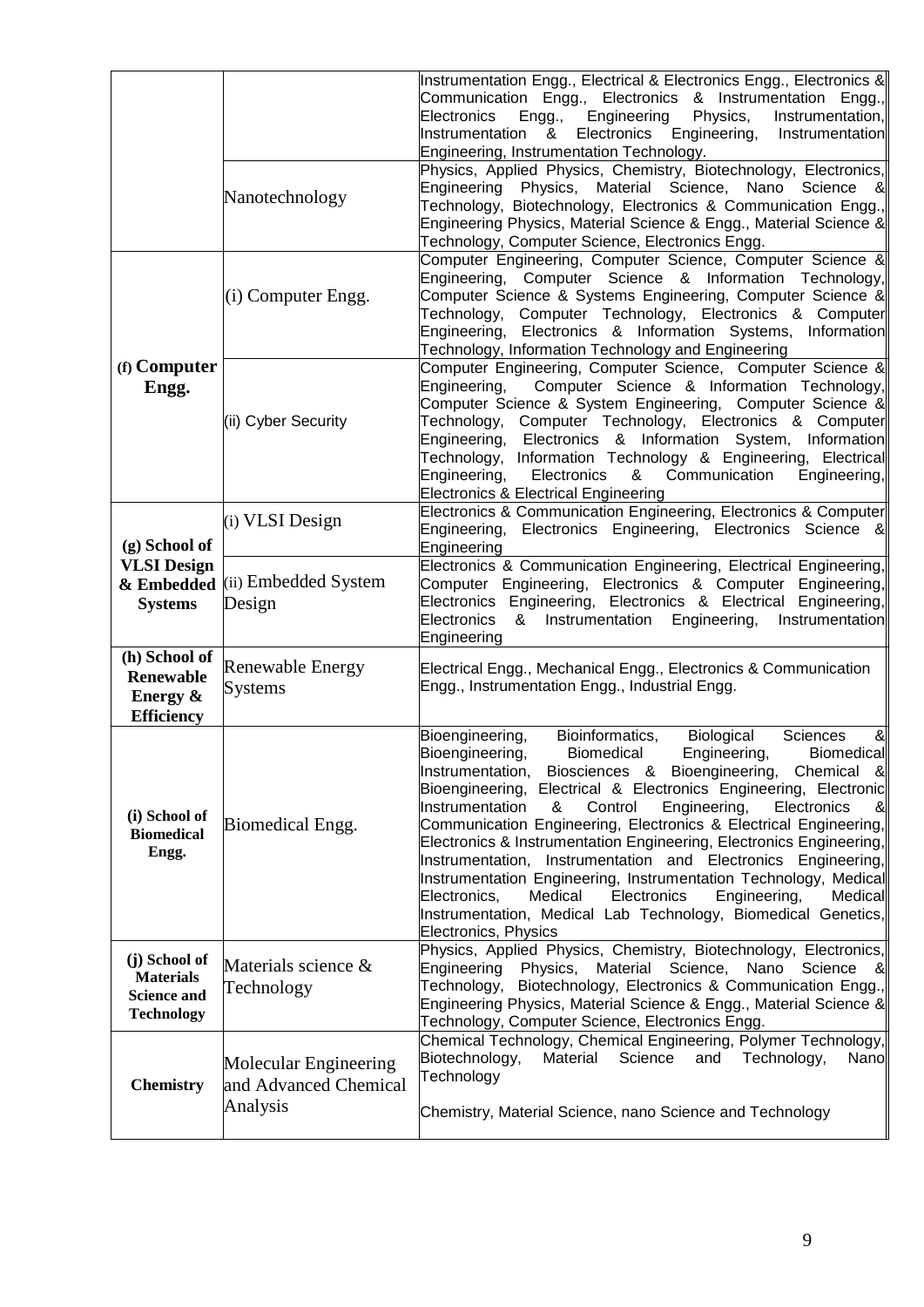#### *1.2 Minimum Eligibility Qualifications:*

Minimum eligibility qualification is as given in Table 4 below.

| <b>Category of</b>          |                                                                                                                                                                                                                                                                                                                                                                                                                                                                                                                 |
|-----------------------------|-----------------------------------------------------------------------------------------------------------------------------------------------------------------------------------------------------------------------------------------------------------------------------------------------------------------------------------------------------------------------------------------------------------------------------------------------------------------------------------------------------------------|
| <b>Candidates</b>           | <b>Eligibility Criteria</b>                                                                                                                                                                                                                                                                                                                                                                                                                                                                                     |
| <b>Sponsored Candidates</b> | 6.5 CGPA (on a 10-point scale) or 60 % marks aggregate based on<br>all semesters in qualifying degree examination. For SC/ST/PWD<br>candidates, 6.0 CGPA (on a 10-point scale) or 55 % marks aggregate<br>based on all semesters in qualifying degree examination. On last<br>date of applying, two years experience after graduation in the<br>organization(s) of the types specified, out of which at least one year<br>continuous experience should be as regular employee in the<br>sponsoring organization |

#### **Table 4 Minimum academic qualifications required**

#### *1. 3 Additional Eligibility conditions*

In addition to academic qualifications required as mentioned above the applicant for sponsored seats must :

- (i) be sponsored by government Organization/Public Sector Undertaking/Companies Regd. under Indian Companies Act 1956 Govt./Govt. aided/Private Engineering Colleges/ Polytechnics and
- (ii) have two years experience after graduation in the organization(s) of the types specified on last date of applying, out of which at least one year continuous experience should be as regular employee in the sponsoring organization.

#### *2. Submission of Application*

- 1. The application form can be downloaded from the Institute Website [www.nitkkr.ac.in.](http://www.nitkkr.ac.in/)
- 2. The applicant should bring attested copies as well as original (web copies will not be considered) of the following certificates/ documents at the time of counseling/ Physical reporting in the institute on the date specified:
	- (i) University Certificate showing the detailed marks in all the subjects of all the semesters in the qualifying examination on the basis of which admission is being sought.
	- (ii) Character and Migration Certificates from the Head of institution last attended.
	- (iii)Matriculation Certificate or Certificate for date of Birth as a proof of age.
	- (iv)OBC Certificate as per Format (Annexure-I) (if applicable).

#### **Central list of OBC communities can be seen at <http://www.nebc.nic.in/User> panel/CentralListStateView.aspx**

(v) OBC Undertaking as per format (Annexure-II) (if applicable)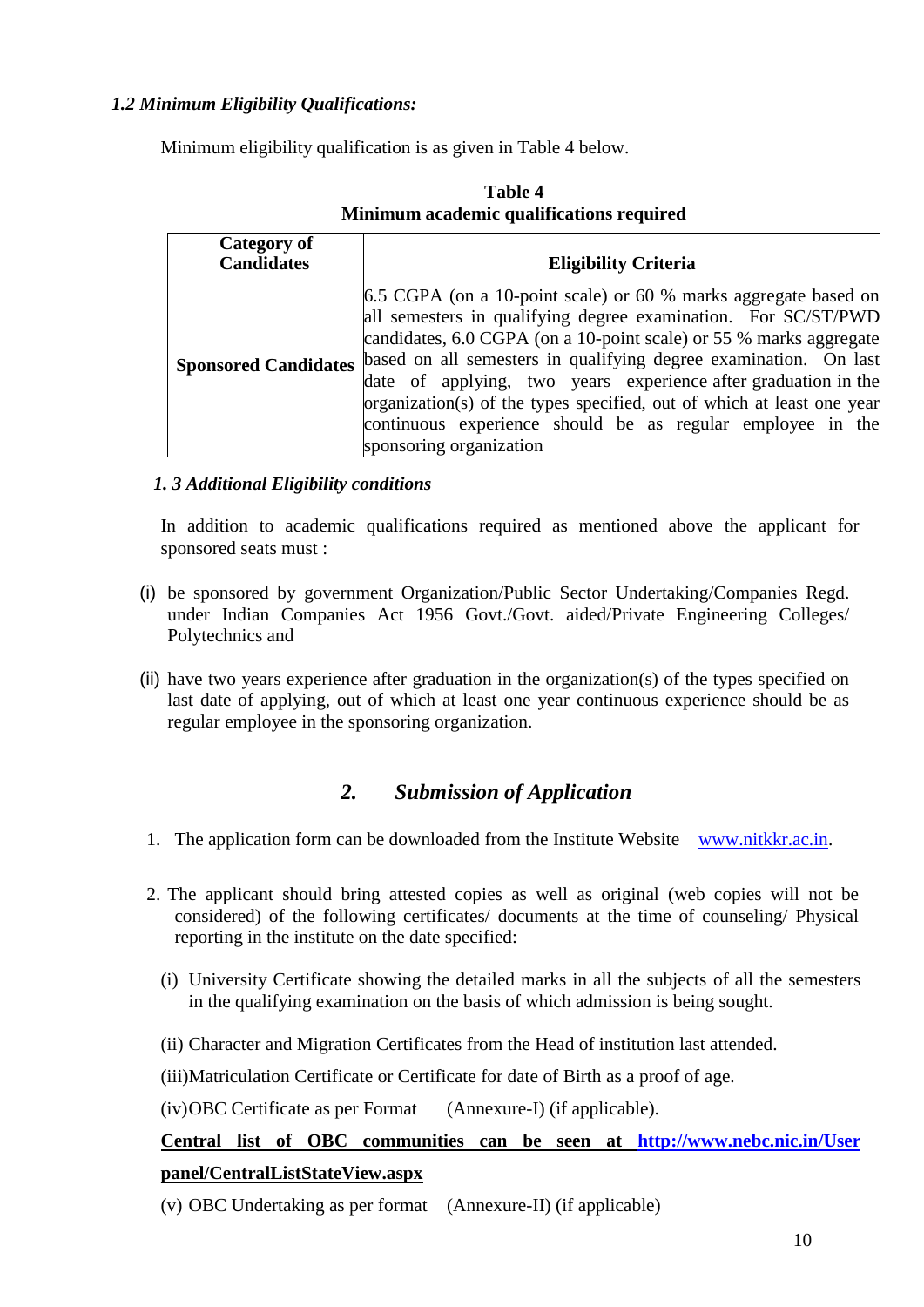(vi)SC/ST Certificate as per Format (Annexure-III) (if applicable)

#### **List of SC communities can be seen at<http://socialjustice.nic.in/sclist.php>**

List of ST communities can be seen at **http://www.tribal.nic.in/ [Content/list%20of%20Scheduled%20Tribes%20in%20India.aspx](http://www.tribal.nic.in/%20Content/list%20of%20Scheduled%20Tribes%20in%20India.aspx)**

- (vii) PWD Certificate as per Format (Annexure-IV) (if applicable)
- (viii) Photo identity proof as per GOI norms
- (ix)Sponsorship Certificate
- **3.** The application complete in all respects should reach the Dean (Academic), National Institute of Technology, Kurukshetra-136119, on or before **24.7.2017(Monday).**

#### **IMPORTANT**

 A candidate who furnishes particulars which are found to be false or suppresses material information will not be considered for admission. In case he has been admitted on such information, notwithstanding legal action under the law of land, his admission shall be cancelled and all fees deposited by him, forfeited.

#### *3. Selection Procedure*

#### **3.1 GENERAL:**

 Admission will be based on merit. Merit list of applicants will be displayed on institute website. Eligibility of applicants will be ascertained on verification from original valid documents/ certificates at the time of counseling/ Physical reporting/ admission in the institute on the specified dates.

#### *3.2 Counseling:*

The procedure for admission to seats available at institute level is given below.

- 1. The eligibility of an applicant will be determined as per the documents enclosed with application at the time of application submission.
- 2. Merit list will be displayed on the Institute website on 2.8.2017(Wednesday). Counseling for admissions will take place on 4.8.2017 (Friday). Any change in counseling schedule will be displayed on institute web site. No separate interview/ information letters will be issued.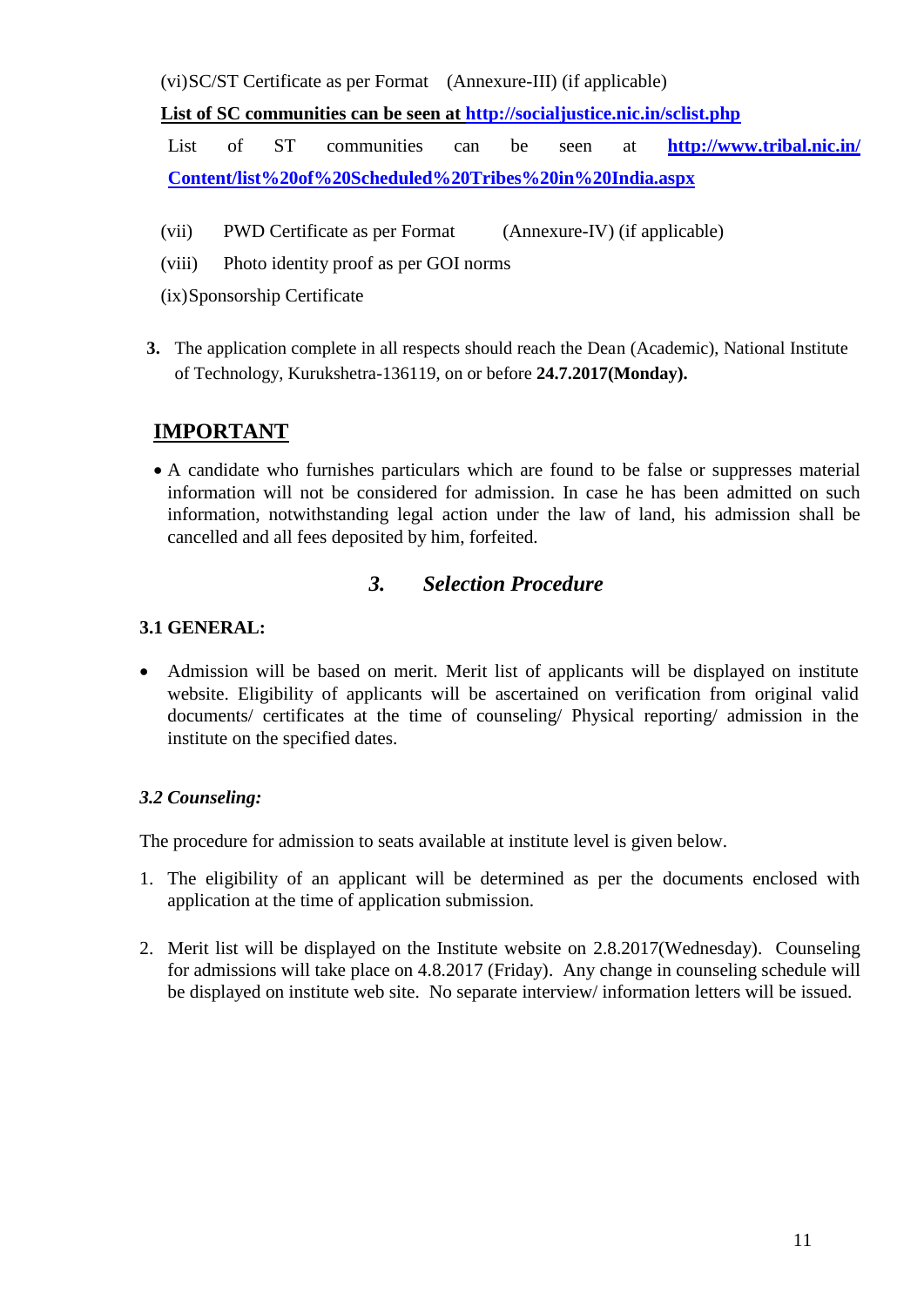#### **Table 5 Counseling schedule**

| Last date for submission of application | July 24, $2017$ (Monday)   |
|-----------------------------------------|----------------------------|
| Display of list of eligible candidates  | August 2, 2017 (Wednesday) |
| Counselling                             | August, 4, 2017 (Friday)   |

#### **NOTE:**

- (i) The candidates reporting for counseling on **4.8.2017** have to mark attendance between **9.00 AM to 11.00 AM** on the day of counseling. Only those candidates who have physically reported and mark attendance before **11.00 A.M.** on the day of counseling i.e. **4.8.2017** will be considered for counseling.
- (ii) The venue of counseling is Academic Section of the institute.

Documents to be brought at the time of counselling:-

- (a) Sponsorship Certificate
- (b) All original certificates (as included in the applications).
- (c) Two copies of the certificates (as included in the applications).
- (d) Two recent passport size photographs.
- (e) Requisite fee in the form of Demand Draft drawn in favour of Director, NIT, Kurukshetra payable at Kurukshetra.

For candidates who have passed their qualifying examination from a University other than this Institute i.e. N.I.T. Kurukshetra, a Migration Certificate will have to be submitted ordinarily within one month of admission. In case the Migration Certificate is not submitted by 15<sup>th</sup> September 2017 the provisional admission of the student is likely to be cancelled as per Institute rules.

#### **General Information**

- (i) Sponsored candidates will not be eligible for award of Institute scholarship.
- (ii) The normal duration of M.Tech Programme shall be four semesters.
- (iii) During the course of studies, the student shall not receive any emoluments, salary, stipend etc. from any other source.
- (iv) The student shall be entitled for leave for a maximum period of 8 days per year in addition to general holidays, but is not entitled to vacations e.g. summer, winter, Pooja etc.
- (v) The Government of India/Senate/BOS of the Institute may impose any other condition as deemed necessary from time to time.
- (vi) Class work will commence immediately for these students.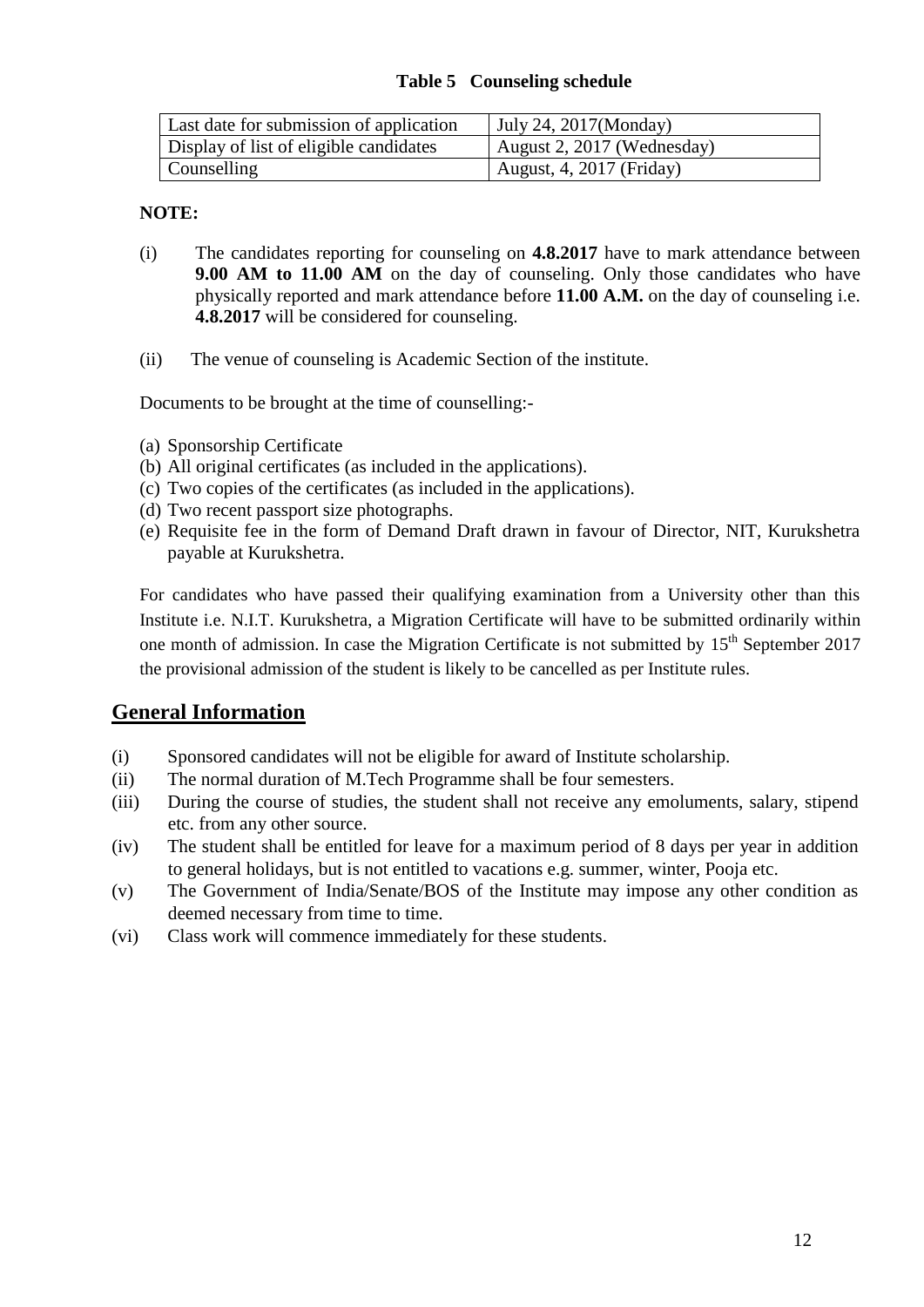OBC Certificate in prescribed formats as given below : **Annexure -I**

#### **FORM OF CERTIFICATE TO BE PRODUCED BY OTHER BACKWARD CLASSES APPLYING FOR APPOINTMENT TO POSTS/ADMISSION TO CENTRAL EDUCATIONAL INSTITUTION (CELs), UNDER THE GOVERNMENT OF INDIA**

#### **"This certificate MUST have been issued on or after 1st April 2017"**

|        | Son /                                                                                                                                         |
|--------|-----------------------------------------------------------------------------------------------------------------------------------------------|
|        |                                                                                                                                               |
|        |                                                                                                                                               |
| the    |                                                                                                                                               |
|        |                                                                                                                                               |
|        | Community which is recognized as a backward class under:                                                                                      |
| (i)    | Resolution No. 12011/68/93-BCC(C) dated 10/09/93 published in the Gazette of India Extraordinary Part I<br>Section I No. 186 dated 13/09/93.  |
| (ii)   | Resolution No. 12011/9/94-BCC dated 19/10/94 published in the Gazette of India Extraordinary Part I Section I No.<br>163 dated 20/10/94.      |
| (iii)  | Resolution No. 12011/7/95-BCC dated 24/05/95 published in the Gazette of India Extraordinary Part I Section I No.<br>88 dated 25/05/95.       |
| (iv)   | Resolution No. 12011/96/94-BCC dated 9/03/96.                                                                                                 |
| (v)    | Resolution No. 12011/44/96-BCC dated 6/12/96 published in the Gazette of India Extraordinary Part I Section I No.<br>210 dated 11/12/96.      |
| (vi)   | Resolution No. 12011/13/97-BCC dated 03/12/97.                                                                                                |
| (vii)  | Resolution No. 12011/99/94-BCC dated 11/12/97.                                                                                                |
| (viii) | Resolution No. 12011/68/98-BCC dated 27/10/99.                                                                                                |
| (ix)   | Resolution No. 12011/88/98-BCC dated 6/12/99 published in the Gazette of India Extraordinary Part I Section I No.<br>270 dated 06/12/99.      |
| (x)    | Resolution No. 12011/36/99-BCC dated 04/04/2000 published in the Gazette of India Extraordinary Part I<br>Section I No. 71 dated 04/04/2000.  |
| (xi)   | Resolution No. 12011/44/99-BCC dated 21/09/2000 published in the Gazette of India Extraordinary Part I<br>Section I No. 210 dated 21/09/2000. |
| (xii)  | Resolution No. 12015/9/2000-BCC dated 06/09/2001.                                                                                             |
| (xiii) | Resolution No. 12011/1/2001-BCC dated 19/06/2003.                                                                                             |
| (xiv)  | Resolution No. 12011/4/2002-BCC dated 13/01/2004.                                                                                             |
| (xv)   | Resolution No. 12011/9/2004-BCC dated 16/01/2006 published in the Gazette of India Extraordinary                                              |
|        | Part I Section I No. 210 dated 16/01/2006.                                                                                                    |
|        | and / or his family ordinarily reside(s) in the<br>Shri / Smt. / Kum.                                                                         |

\_\_\_\_\_\_\_\_\_\_\_\_\_\_\_\_\_\_\_\_\_\_\_\_\_\_\_\_\_ District / Division of \_\_\_\_\_\_\_\_\_\_\_\_\_\_\_\_\_\_\_\_\_\_\_\_\_\_\_\_\_\_\_ State.

This is also to certify that he / she does not belong to the persons / sections (Creamy Layer) mentioned in Column 3 of the Schedule to the Government of India, Department of Personnel & Training O.M. No. 36012/22/93-Estt. (SCT) dated 08/09/93 which is modified vide OM No. 36033/3/2004 Estt.(Res.) dated 09/03/2004 .

Dated:

District Magistrate/ Deputy Commissioner, etc.

Seal

NOTE:

 $\Longrightarrow$ 

- (a) The term 'Ordinarily' used here will have the same meaning as in Section 20 of the Representation of the People Act,1950.
- (b) The authorities competent to issue Caste Certificates are indicated below:
	- (i) District Magistrate / Additional Magistrate / Collector / Deputy Commissioner / Additional Deputy Commissioner / Deputy Collector / Ist Class Stipendiary Magistrate / Sub-Divisional magistrate / Taluka Magistrate / Executive Magistrate / Extra Assistant Commissioner (not below the rank of Ist Class Stipendiary Magistrate).
	- (ii) Chief Presidency Magistrate / Additional Chief Presidency Magistrate / Presidency Magistrate.
	- (iii) Revenue Officer not below the rank of Tehsildar and<br>(iv) Sub-Divisional Officer of the area where the candidate
	- Sub-Divisional Officer of the area where the candidate and / or his family resides.

#### **Caste Certificate issued from Maharashtra State must be validated by social welfare Department of Maharashtra Government**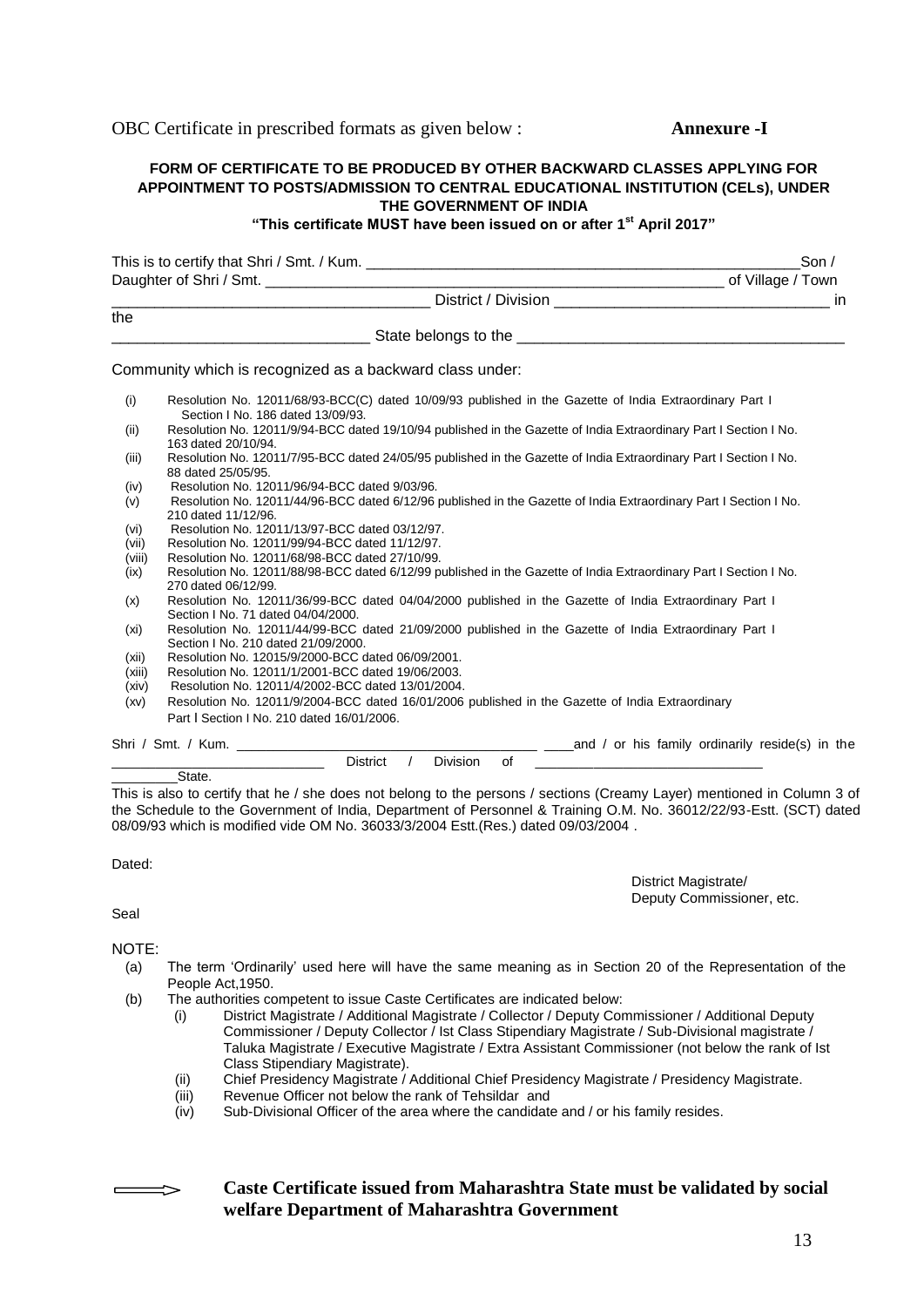OBC Declaration/undertaking prescribed formats as given below: **Annexure -II**

#### **Declaration/undertaking - for OBC Candidates only**

|                                                                                                         | son / daughter of Shri _________________________________ resident of |  |  |  |
|---------------------------------------------------------------------------------------------------------|----------------------------------------------------------------------|--|--|--|
|                                                                                                         |                                                                      |  |  |  |
|                                                                                                         |                                                                      |  |  |  |
| India for the purpose of reservation in services as per orders contained in Department of Personnel     |                                                                      |  |  |  |
| and Training Office Memorandum No. 36012/22/93- Estt. (SCT), dated 8/9/1993. It is also declared        |                                                                      |  |  |  |
| that I do not belong to persons/sections (Creamy Layer) mentioned in Column 3 of the Schedule to the    |                                                                      |  |  |  |
| above referred Office Memorandum, dated 8/9/1993, which is modified vide Department of                  |                                                                      |  |  |  |
| Personnel and Training Office Memorandum No. 36033/3/2004 Estt. (Res.) dated 9/3/2004. I also           |                                                                      |  |  |  |
| declare that the condition of status / annual income for creamy layer of my parents /guardian is within |                                                                      |  |  |  |
| prescribed limits as on financial year ending on March 31, 2017.                                        |                                                                      |  |  |  |

Place: Signature of the Candidate

Date:

**Declaration / undertaking not signed by Candidate will be rejected**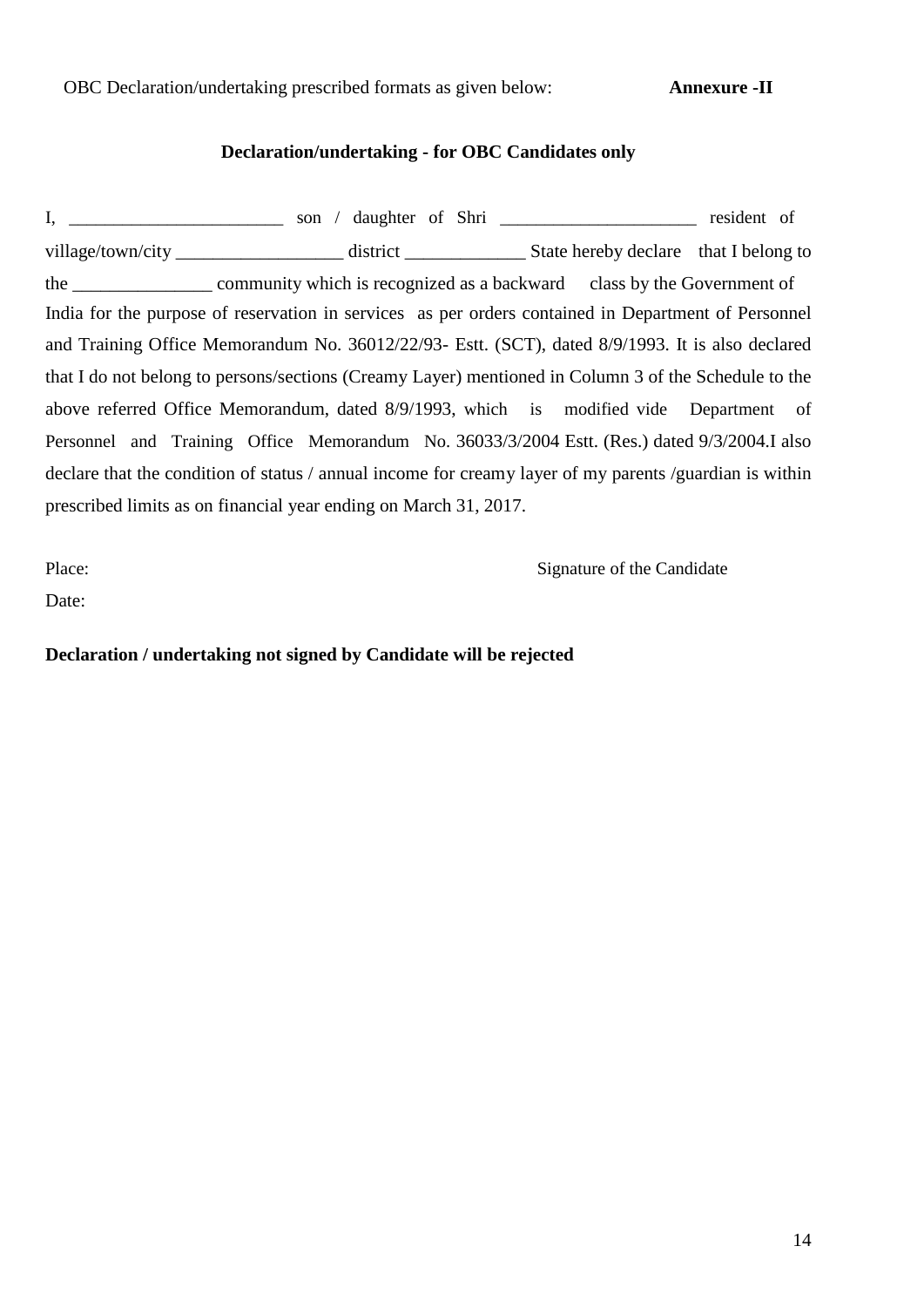#### **FORM OF CERTIFICATE TO BE PRODUCED BY A CANDIDATE BELONGING TO SCHEDULED CASTE OR SCHEDULED TRIBE**

| This is to certify that Shri / Smt. / Kum.                     |                        | Son $\prime$      |
|----------------------------------------------------------------|------------------------|-------------------|
| Daughter of Shri                                               |                        | of Village / Town |
|                                                                | in District / Division | of the            |
| State/Union Territory _____                                    | belong to the          | caste/Tribe.      |
| which is recognized as a Schedule Caste/Scheduled Tribe under. |                        |                   |

The Constitute (Scheduled Castes) order, 1950.

The Constitution (Scheduled Tribes) order, 1950

The Constitution (Scheduled Castes) (Union Territory) order, 1951.

The Constitution (Scheduled Tribes) (Union Territory) order, 1951.

(As amended by the Scheduled Castes and Scheduled Tribes (Modification) Order 1956, the Bombay Reorganization Act, 1960, the Punjab Reorganization Act, 1966, The State of Himachal Pradesh Act, 1970, the North Eastern Areas (Reorganization Act, 1971) and the Scheduled Castes and Scheduled Tribes orders (Amendment) Act, 1976.)

\* The constitution (Jammu & Kashmir) Scheduled Caste Order, 1956.

\* The Constitution (Andaman and Nicobar Islands) Scheduld Tribes, 1959, as amended by the Scheduled Castes and Scheduled Tribes orders (Amendment) Act.1976,

- \* The Constitution (Dadra and Nagar Haveli) Scheduled Castes Order 1962;
- \* The Constitution (Dadra and Nagar Haveli) Scheduled Tribes Order 1962;
- \* The Constitution (Pondichery) Scheduled Castes order, 1964;
- \* The Constitution (Uttar Pradesh) Scheduled Tribes Order, 1967;
- \* The Constitution (Goa, Daman & Dieu) Scheduled Castes Order, 1968;
- \* The Constitution (Goa, Daman & Dieu) Scheduled Tribes Order, 1968;
- \* The Constitution (Nagaland) Scheduled Tribes Order, 1970;
- \* The Constitution (Sikkim) Scheduled Tribes Order, 1978;
- \* The Constitution (Sikkim) Scheduled Castes Order, 1978;
- \*The Constitution (Scheduled Castes) Orders (Amendment) Act, 1990.
- \* The Constitution (Scheduled Tribes) Order, (Amendment) Ordinance, 1991.
- \* The Constitution (Scheduled Tribes) Order, (second Amendment) Act, 1991.
- \* The Constitution (Scheduled Tribes) Ordinance, 1996

Place …………………… Date ………………………

| Designation |  |  |  |  |  |  |  |  |  |
|-------------|--|--|--|--|--|--|--|--|--|

(With seal of Office)

**NOTE:** The terms ordinarily reside(s) used here will have the same meaning as in Section 20 of the Representation of the People Act, 1950.

LIST OF AUTHORITIES EMPOWRED TO ISSUE CASTE/TRIBE CERTIFICATE:

- 1. District Magistrate/Additional District Magistrate/Collector/Deputy Commissioner/Additional Deputy Commissioner/Dy. Collector/1st Class Stipendiary Magistrate/Sub Divisional Magistrate/Extra Assistant Commissioner/Taluka Magistrate/Executive Magistrate.
- 2. Chief Presidency Magistrate/Additional Chief Presidency Magistrate/presidency Magistrate.
- 3. Revenue Officers not below the rank of Tehsildar.
- 4. Sub-Divisional Officers of the area where the candidate and/or his family normally resides.